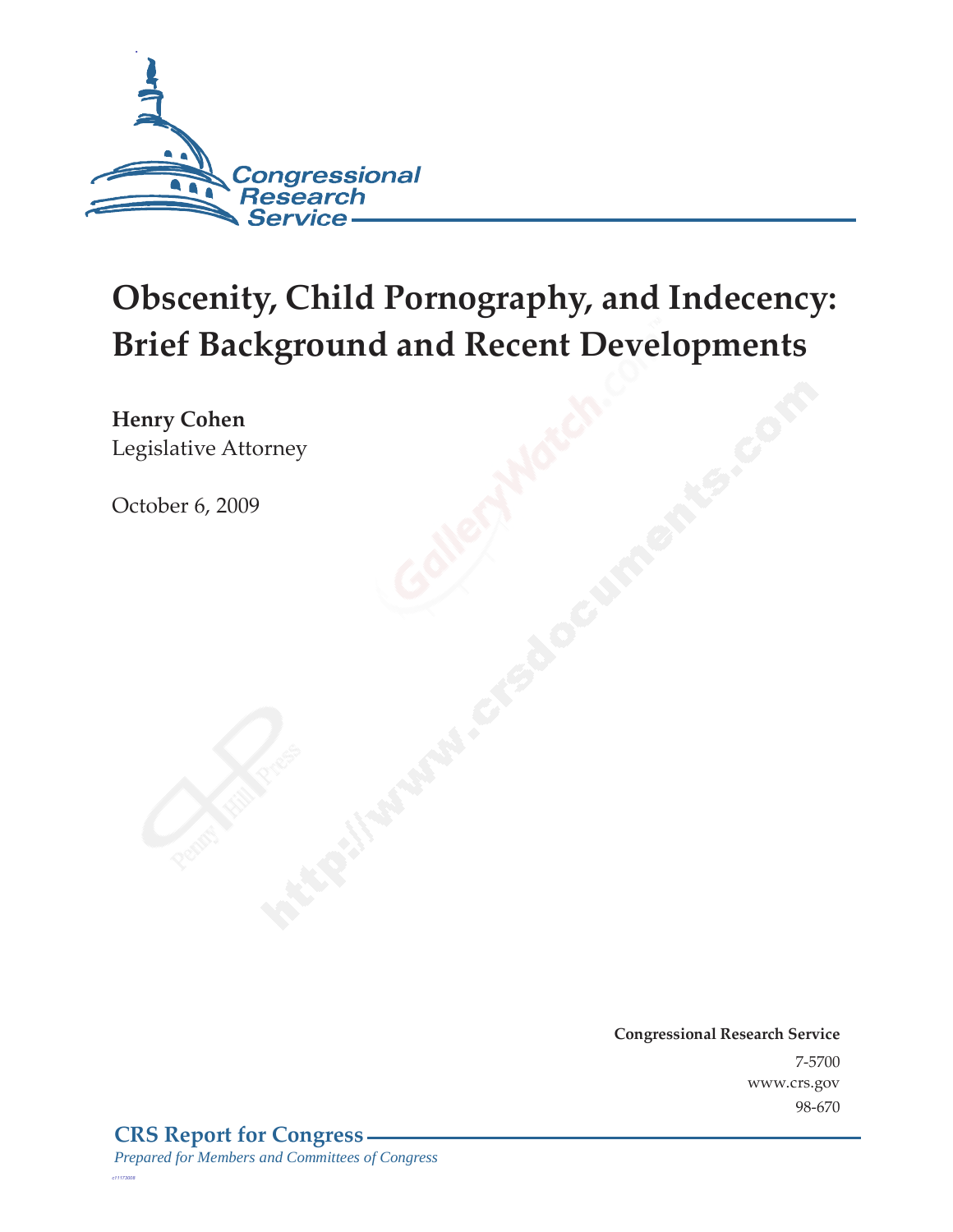#### **Summary**

.

The First Amendment provides that "Congress shall make no law ... abridging the freedom of speech, or of the press. ..." The First Amendment applies, with two exceptions, to pornography, with that term being used to refer to any words or pictures of a sexual nature. The two exceptions are obscenity and child pornography; because these are not protected by the First Amendment, they may be, and have been, made illegal. Pornography and "indecent" material that are protected by the First Amendment may nevertheless be restricted in order to limit minors' access to them.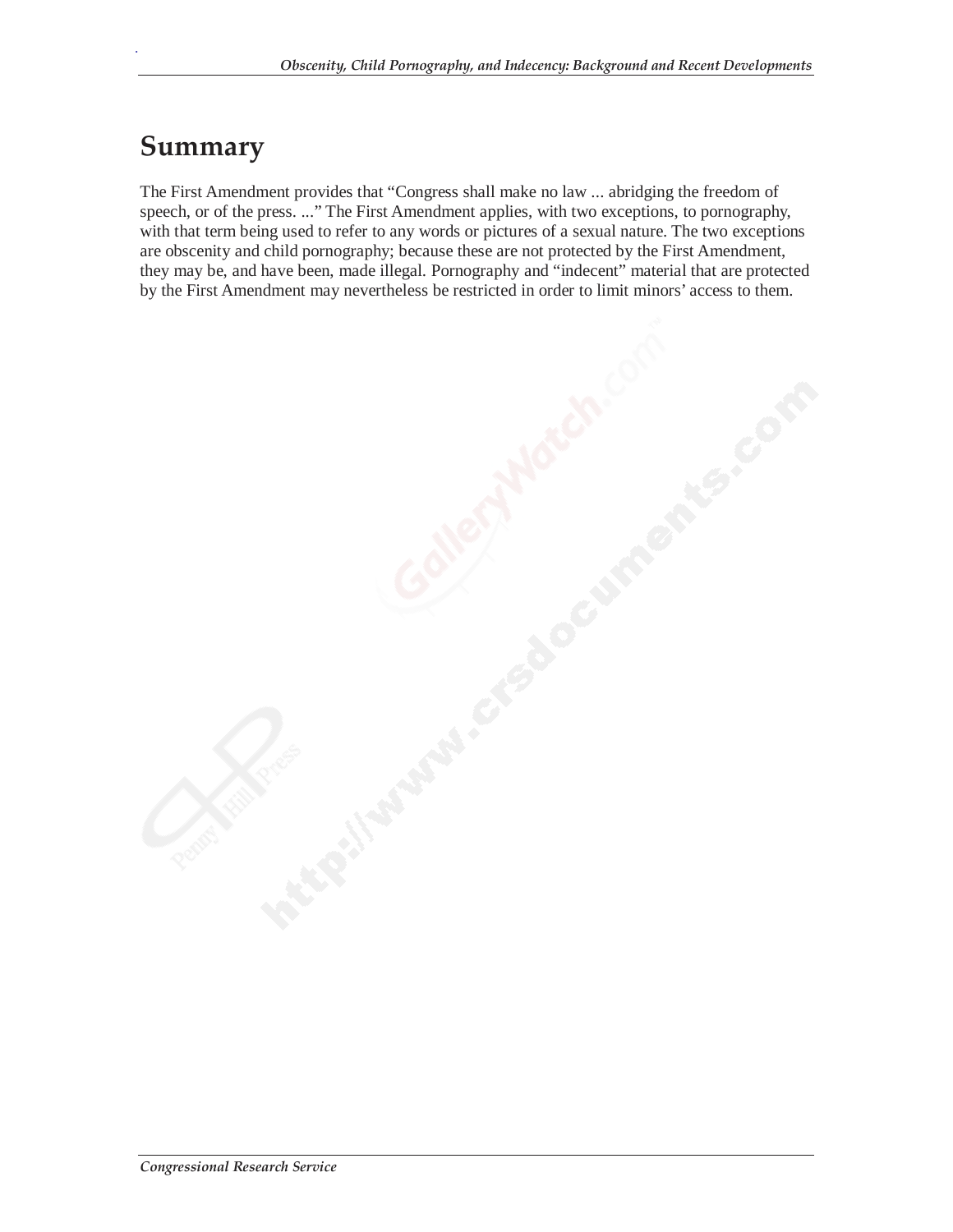# **Contents**

.

#### **Contacts**

|--|--|--|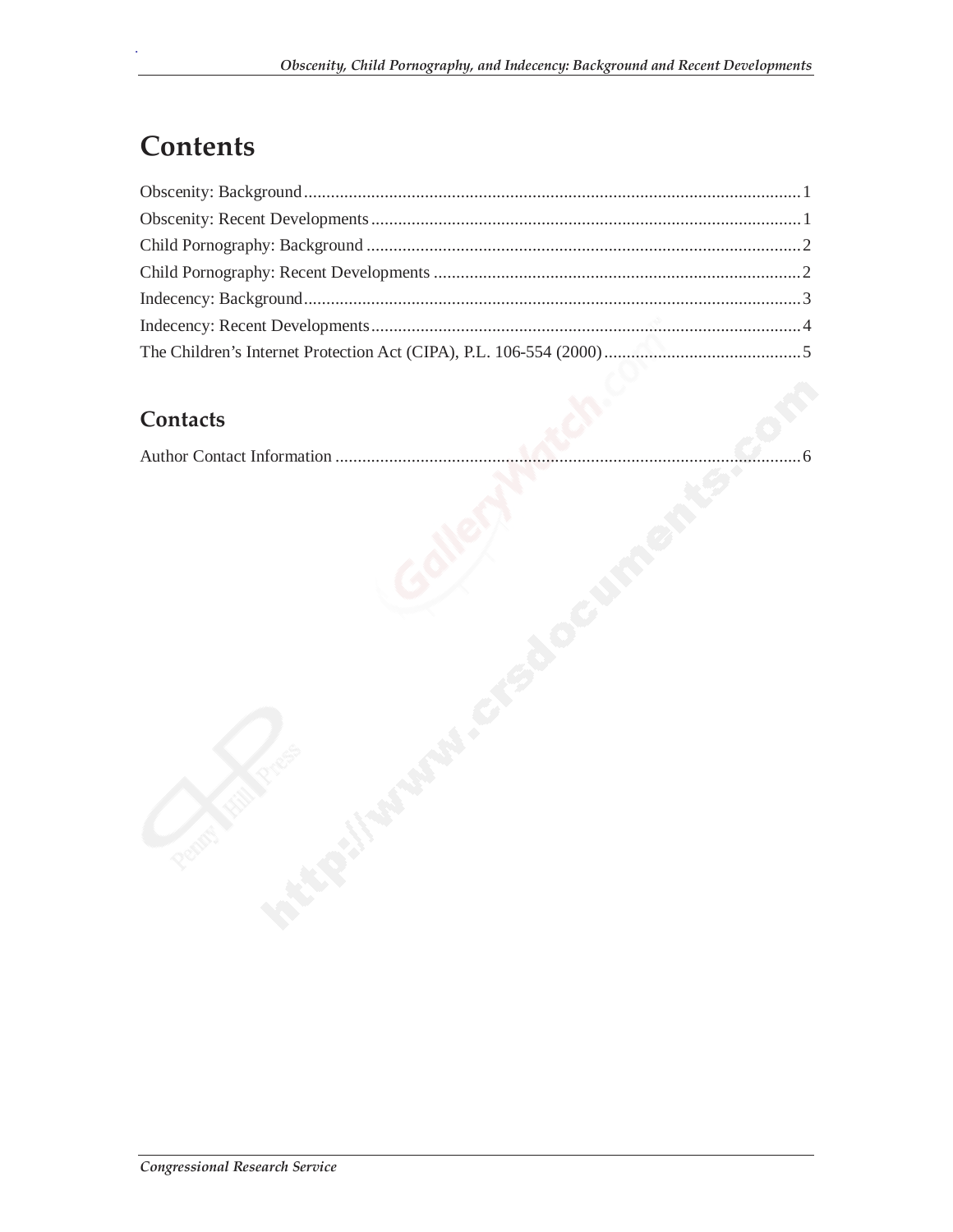# **Obscenity: Background**

.

To be legally obscene, and therefore unprotected by the First Amendment, pornography must, at a minimum, "depict or describe patently offensive 'hard core' sexual conduct."<sup>1</sup> The Supreme Court has created the three-part *Miller* test to determine whether a work is obscene. The *Miller* test asks

(a) whether the "average person applying contemporary community standards" would find that the work, taken as a whole, appeals to the prurient interest; (b) whether the work depicts or describes, in a patently offensive way, sexual conduct specifically defined by the applicable state law; and (c) whether the work, taken as a whole, lacks serious literary, artistic, political, or scientific value.<sup>2</sup>

In *Pope v. Illinois*, the Supreme Court clarified that "the first and second prongs of the *Miller* test—appeal to prurient interest and patent offensiveness—are issues of fact for the jury to determine applying contemporary community standards." However, as for the third prong, "[t]he proper inquiry is not whether an ordinary member of any given community would find serious literary, artistic, political, or scientific value in allegedly obscene material, but whether a reasonable person would find such value in the material, taken as a whole."<sup>3</sup> In *Brockett v*. *Spokane Arcades*, the Supreme Court held that material is not obscene if it "provoke[s] only normal, healthy sexual desires." To be obscene it must appeal to "a shameful or morbid interest in nudity, sex, or excretion."<sup>4</sup>

### **Obscenity: Recent Developments**

The Communications Decency Act of 1996 (P.L. 104-104, § 507) expanded the law prohibiting interstate commerce in obscenity (18 U.S.C. §§ 1462, 1465) to apply to the use of an "interactive computer service" for that purpose. It defined "interactive computer service" to include "a service or system that provides access to the Internet."  $47 \text{ U.S.C.} \$   $230(e)(2)$ . These provisions were not affected by the Supreme Court's decision in *Reno v. ACLU* declaring unconstitutional two provisions of the CDA that would have restricted indecency on the Internet.<sup>5</sup>

In *Reno*, the Court noted, in dictum, that "the 'community standards' criterion as applied to the Internet means that any communication available to a nationwide audience will be judged by the standards of the community most likely to be offended by the message."<sup>6</sup> This suggested that, at least with respect to material on the Internet, the Court might replace the community standards criterion, except perhaps in the case of Internet services where the defendant makes a communication available only to subscribers and can thereby restrict the communities in which he makes a posting accessible. Subsequently, however, the Court held that the use of community

-

<sup>&</sup>lt;sup>1</sup> Miller v. California, 413 U.S. 15, 27 (1973). For additional information, see CRS Report 95-804, *Obscenity and Indecency: Constitutional Principles and Federal Statutes*, by Henry Cohen.

<sup>&</sup>lt;sup>2</sup> *Id.* at 24 (citation omitted).

<sup>&</sup>lt;sup>3</sup> 481 U.S. 497, 500 (1987).

<sup>4</sup> 472 U.S. 491, 498 (1984).

<sup>&</sup>lt;sup>5</sup> 521 U.S. 844 (1997).

<sup>6</sup> *Id*. at 877-878.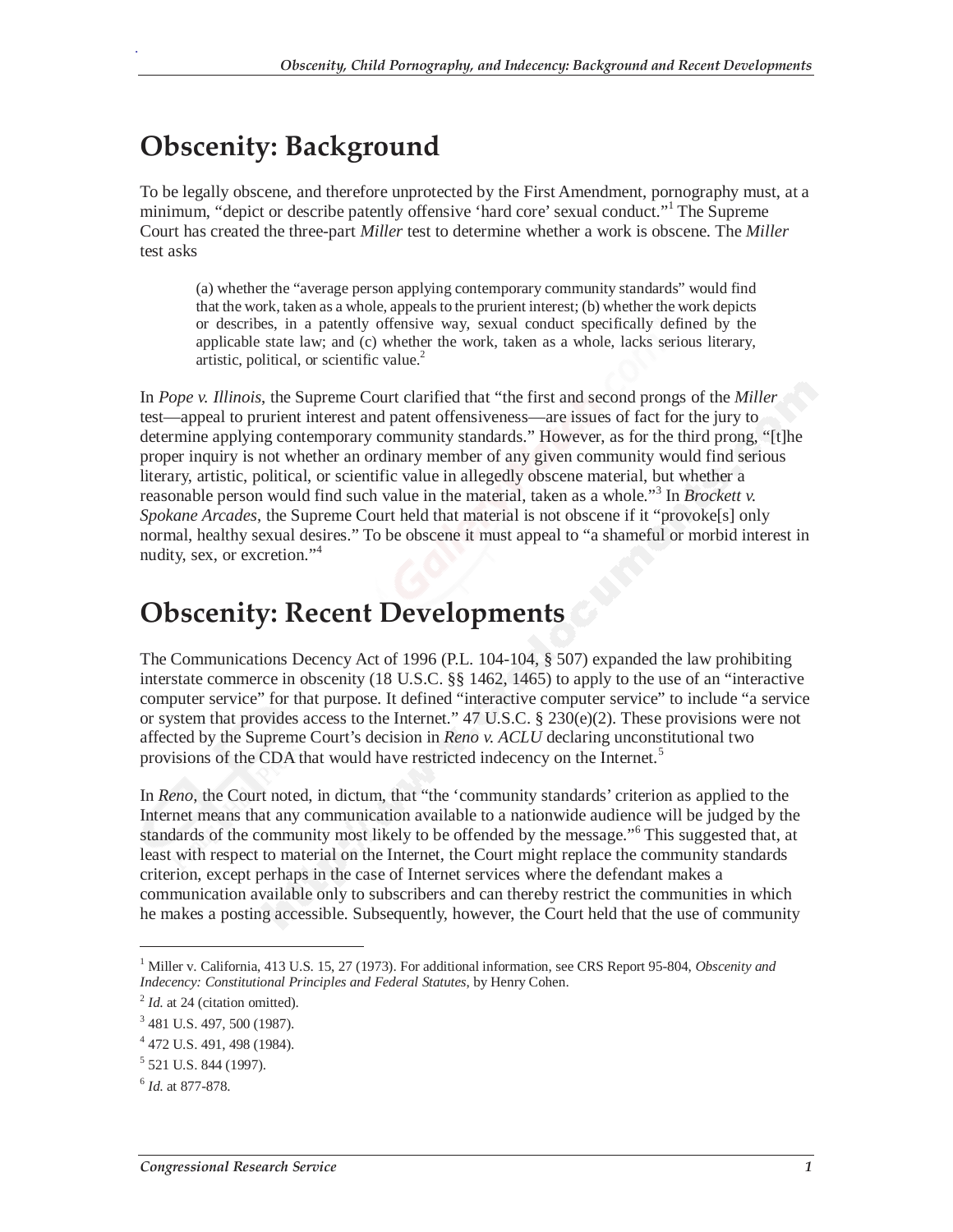standards does not by itself render a statute banning "harmful to minors" material on the Internet unconstitutional.<sup>7</sup>

### **Child Pornography: Background**

Child pornography is material "that *visually* depict[s] sexual conduct by children below a specified age."<sup>8</sup> It is unprotected by the First Amendment even when it is not obscene (i.e., child pornography need not meet the *Miller* test to be banned).<sup>9</sup> The reason that child pornography is unprotected is that it "is intrinsically related to the sexual abuse of children. ... Indeed, there is no serious contention that the legislature was unjustified in believing that it is difficult, if not impossible, to halt the exploitation of children by pursuing only those who produce the photographs and movies. $\frac{100}{10}$ 

Federal law bans interstate commerce (including by computer) in child pornography (18 U.S.C. §§ 2252, 2252A), defines "child pornography" as "any visual depiction" of "sexually explicit conduct" involving a minor, and defines "sexually explicit conduct" to include not only various sex acts but also the "lascivious exhibition of the genitals or pubic area of any person." 18 U.S.C. § 2256.

### **Child Pornography: Recent Developments**

In 1994, Congress amended the child pornography statute to provide that "lascivious exhibition of the genitals or pubic area of any person" "is not limited to nude exhibitions or exhibitions in which the outlines of those areas were discernible through clothing." 18 U.S.C. § 2252 note. Then, in the Child Pornography Prevention Act of 1996 (CPPA), Congress enacted a definition of "child pornography" that included visual depictions that *appear* to be of a minor, even if no minor was actually used. 18 U.S.C. § 2256(8). The statute thus banned visual depictions using adult actors who appear to be minors, as well as computer graphics and drawings or paintings done without any models.

In *Ashcroft v. Free Speech Coalition*, the Supreme Court declared the CPPA unconstitutional to the extent that it prohibited pictures that were not produced with actual minors.<sup>11</sup> Child pornography, to be unprotected by the First Amendment, must either be obscene or depict actual children engaged in sexual activity (including "lascivious" poses), or actual children whose images have been "morphed" to make it appear that the children are engaged in sexual activity. The Court observed in *Ashcroft* that statutes that prohibit child pornography that use real children are constitutional because they target "[t]he production of the work, not the content." The CPPA, by contrast, targeted the content, not the means of production. The government's rationales for the CPPA included that "[p]edophiles might use the materials to encourage children to participate in

<u>.</u>

<sup>7</sup> Ashcroft v. American Civil Liberties Union, 535 U.S. 564 (2002).

<sup>&</sup>lt;sup>8</sup> New York v. Ferber, 458 U.S. 747, 764 (1982) (italics in original). For additional information, see CRS Report 95-406, *Child Pornography: Constitutional Principles and Federal Statutes*, by Henry Cohen.

<sup>&</sup>lt;sup>9</sup> This means that child pornography may be banned even if does not appeal to the prurient interest, is not patently offensive, and does not lack literary, artistic, political, or scientific value. See Ferber, *supra* note 8, 458 U.S., at 764. 10 *Ferber*, *supra* note 8, 458 U.S., at 759-760.

 $11$  535 U.S. 234 (2002).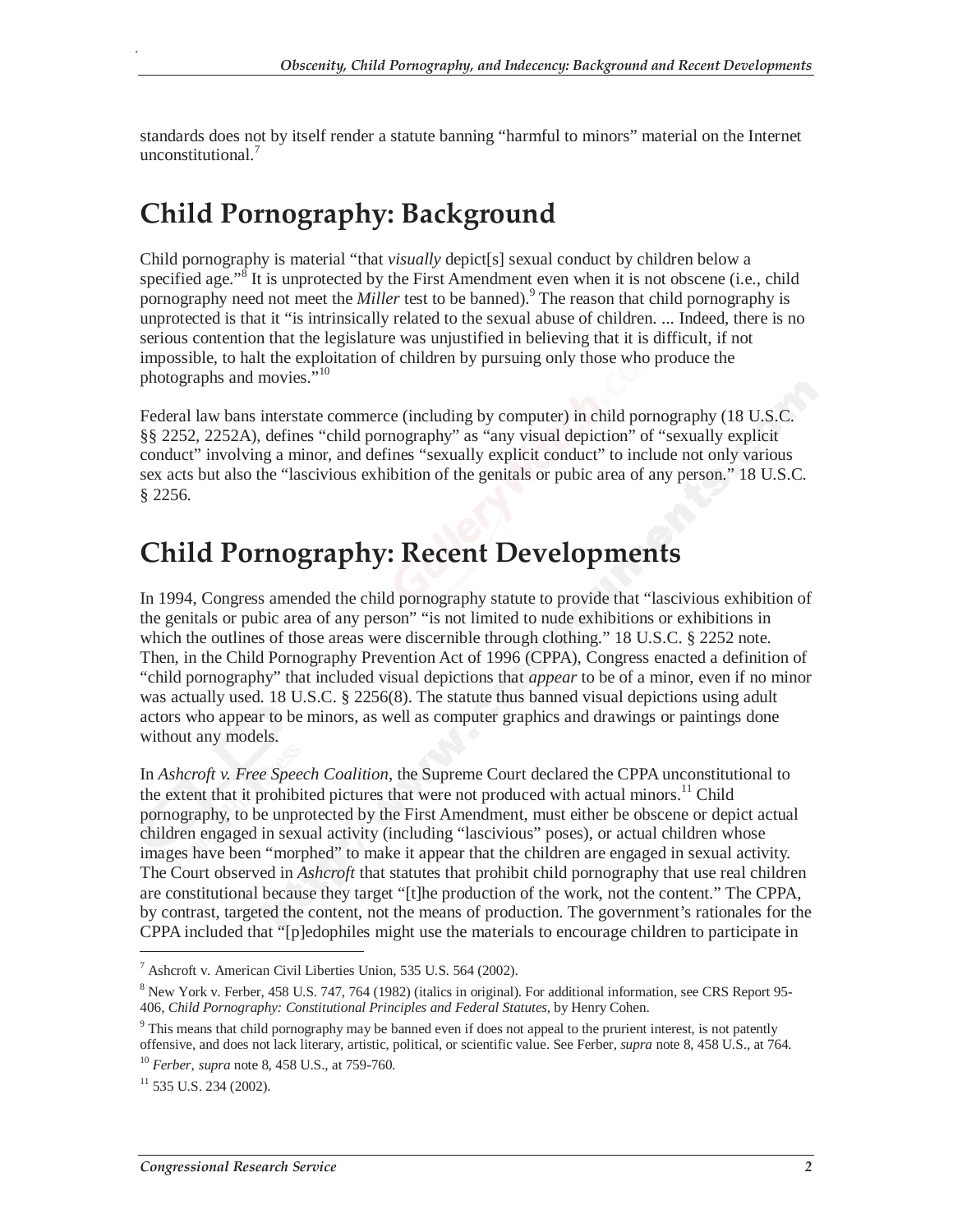sexual activity" and might "whet their own sexual appetites" with it, "thereby increasing ... the sexual abuse and exploitation of actual children." The Court found these rationales inadequate because the government "cannot constitutionally premise legislation on the desirability of controlling a person's private thoughts" and "may not prohibit speech because it increases the chance an unlawful act will be committed 'at some indefinite future time.'"

The government also argued that the existence of "virtual" child pornography "can make it harder to prosecute pornographers who do use real minors," because, "[a]s imaging technology improves ... , it becomes more difficult to prove that a particular picture was produced using actual children." This rationale, the Court found, "turns the First Amendment upside down. The Government may not suppress lawful speech as a means to suppress unlawful speech." In response to *Ashcroft*, Congress enacted Title V of the PROTECT Act, P.L. 108-21 (2003), which prohibits any "digital image, computer image, or computer-generated image that is, or is indistinguishable from, that of a minor engaging in sexually explicit conduct." It also prohibits "a visual depiction of any kind, including a drawing, cartoon, sculpture, or painting, that ... depicts a minor engaging in sexually explicit conduct," and is obscene *or* lacks serious literary, artistic, political, or scientific value.<sup>12</sup> It also makes it a crime to advertise, promote, present, distribute, or solicit any material in a manner that reflects the belief, or that is intended to cause another to believe, that the material is child pornography that is obscene or that depicts an actual minor.<sup>13</sup>

The Adam Walsh Child Protection and Safety Act of 2006 (P.L. 109-248) amended 18 U.S.C. § 2257, which requires by producers of material that depicts actual sexually explicit conduct to keep records of every performers' name and date of birth; it also enacted 18 U.S.C. § 2257A, which requires essentially the same thing with respect to simulated sexual conduct. The Effective Child Pornography Prosecution Act of 2007 (P.L. 110-358, Title I) and the Enhancing the Effective Prosecution of Child Pornography Act of 2007 (P.L. 110-358, Title II) expanded existing law by, among other things, making it applicable to intrastate child pornography violations that affect interstate or foreign commerce. P.L. 110-358 was signed into law on October 8, 2008.

# **Indecency: Background**

The Federal Communications Commission defines "indecent" material as material that "describe[s] or depict[s] sexual or excretory organs or activities" in terms "patently offensive as measured by contemporary community standards for the broadcast media."<sup>14</sup>

-

 $12$  To the extent that the prohibitions described in the two preceding sentences apply to non-obscene child pornography that was produced without the use of an actual child, they would apparently be unconstitutional under *Ashcroft*.

<sup>&</sup>lt;sup>13</sup> In *United States v. Williams*, 128 S. Ct. 1830 (2008), the Supreme Court upheld the constitutionality of this prohibition. It noted that, under the provision, "an Internet user who solicits child pornography from an undercover agent violates the statute, even if the officer possesses no child pornography. Likewise, a person who advertises virtual child pornography as depicting actual children also falls within the reach of the statute." *Id.* at 1839. The Court found that these activities are not constitutionally protected because "[o]ffers to engage in illegal transactions [as opposed to abstract advocacy of illegality] are categorically excluded from First Amendment protection," even "when the offeror is mistaken about the factual predicate of his offer," such as when the child pornography that one offers to buy or sell does not exist or is constitutionally protected. *Id*. at 1841, 1842, 1843.

<sup>14</sup> *In the Matter of Industry Guidance on the Commission's Case Law Interpreting 18 U.S.C. § 1464 and Enforcement Policies Regarding Broadcast Indecency*, File No. EB-00-IH-0089 (April 6, 2001).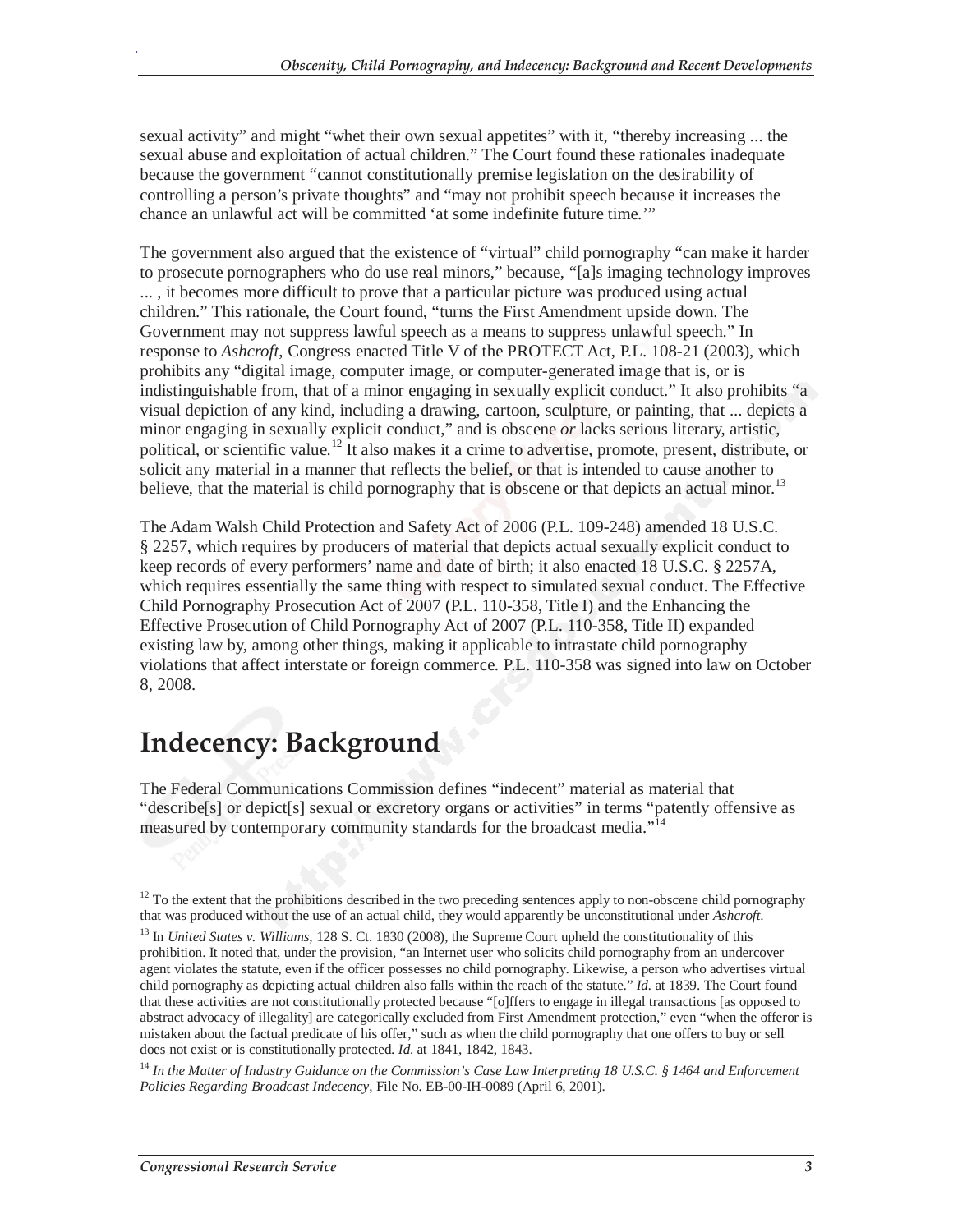Indecent material is protected by the First Amendment unless it constitutes obscenity or child pornography. Except on broadcast radio and television, indecent material that is protected by the First Amendment may be restricted by the government only "to promote a compelling interest" and only by "the least restrictive means to further the articulated interest."15 The Supreme Court has "recognized that there is a compelling interest in protecting the physical and psychological well-being of minors. This interest extends to shielding minors from the influence of literature that is not obscene by adult standards."<sup>16</sup>

There are federal statutes in effect that limit, but do not ban, indecent material transmitted via telephone, broadcast media, and cable television.<sup>17</sup> There are also many state statutes that ban the distribution to minors of material that is "harmful to minors." Material that is "harmful to minors" under these statutes tends to be defined more narrowly than material that is "indecent," in that material that is "harmful to minors" is generally limited to material of a sexual nature that has no serious value for minors. The Supreme Court has upheld New York's "harmful to minors" statute.<sup>18</sup>

#### **Indecency: Recent Developments**

In 1997, the Supreme Court declared unconstitutional two provisions of the Communications Decency Act of 1996 that would have prohibited indecent communications, by telephone, fax, or e-mail, to minors, and would have prohibited use of an "interactive computer service" to display indecent material "in a manner available to a person under 18 years of age."<sup>19</sup> This latter prohibition would have banned indecency from public (i.e., non-subscription) websites.

The CDA was succeeded by the Child Online Protection Act (COPA), P.L. 105-277 (1998), which differs from the CDA in two main respects: (1) it prohibits communication to minors only of "material that is harmful to minors," rather than material that is indecent, and (2) it applies only to communications for commercial purposes on publicly accessible websites. "Material that is harmful to minors" is defined as material that  $(A)$  is prurient, as determined by community standards, (B) "depicts, describes, or represents, in a manner patently offensive with respect to minors," sexual acts or a lewd exhibition of the genitals or post-pubescent female breast, and (C) "lacks serious literary, artistic, political, or scientific value for minors." COPA never took effect because, in 2007, a federal district court found it unconstitutional and issued a permanent injunction against its enforcement; in 2008, the U.S. Court of Appeals affirmed, finding that COPA "does not employ the least restrictive alternative to advance the Government's compelling interest" and is also vague and overbroad.<sup>20</sup> In 2009, the Supreme Court declined to review the case.

-

<sup>&</sup>lt;sup>15</sup> Sable Communications of California v. Federal Communications Commission, 492 U.S. 115, 126 (1989). <sup>16</sup> *Id*.

<sup>17 47</sup> U.S.C. § 223(b) (commercial dial-a-porn), 18 U.S.C. § 1464, 47 U.S.C. § 303 note (broadcast media), 47 U.S.C. §§ 531(e), 532(c)(2), 532(h), 559-561 (cable television). The Supreme Court declared section 561 unconstitutional. United States v. Playboy Entertainment Group, Inc. v. United States, 529 U.S. 803 (2000).

<sup>&</sup>lt;sup>18</sup> Ginsberg v. New York, 390 U.S. 629 (1968).

<sup>19</sup> Reno v. American Civil Liberties Union, *supra* note 5.

<sup>20</sup> American Civil Liberties Union v. Gonzales, 478 F. Supp. 2d 775 (E.D. Pa. 2007), *aff'd sub nom.* American Civil Liberties Union v. Mukasey, 534 F.3d 181, 198 (3d Cir. 2008), *cert. denied*, 129 S. Ct. 1032 (2009).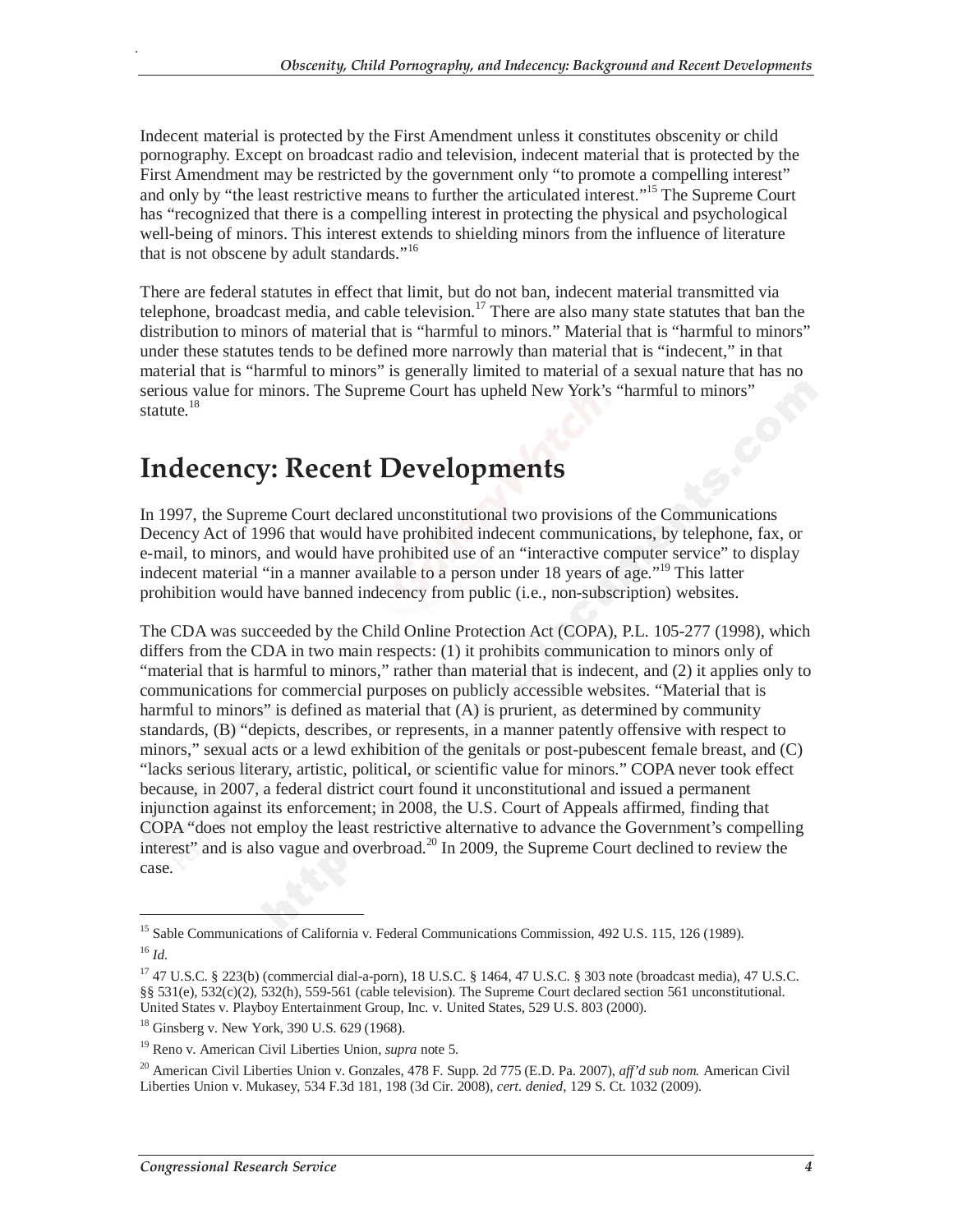In 2003, at the Golden Globe Awards, the singer Bono, in response to winning an award, said, "this is really, really f[\*\*\*]ing brilliant." The FCC found the word to be indecent, even when used as a modifier, because, "given the core meaning of the 'F-Word,' any use of that word or a variation, in any context, inherently has a sexual connotation  $\ldots$   $\cdot$ <sup>21</sup>. The question arises whether this ruling is consistent with the First Amendment, in light of the fact that the Supreme Court has left open the question whether broadcasting an occasional expletive would justify a sanction.<sup>22</sup> In 2006, the FCC took action against four other television broadcasts that contained fleeting expletives, but on June 4, 2007, the U.S. Court of Appeals for the Second Circuit found "that the FCC's new policy regarding 'fleeting expletives' is arbitrary and capricious under the Administrative Procedure Act."<sup>23</sup> The Supreme Court, however, reversed, finding that the FCC's explanation of its decision was adequate; it left open the question whether censorship of fleeting expletives violates the First Amendment.

In 2008, the U.S. Court of Appeals for the Third Circuit overturned the FCC's fine against CBS broadcasting station affiliates for broadcasting Janet Jackson's exposure of her breast for ninesixteenths of a second during a SuperBowl halftime show.<sup>24</sup> The court found that the FCC had acted arbitrarily and capriciously in finding the incident indecent; the court did not address the First Amendment question.

# **The Children's Internet Protection Act (CIPA), P.L. 106-554 (2000)**

CIPA restricts access to obscenity, child pornography, and material that is "harmful to minors," and so is discussed here separately. CIPA amended three federal statutes to provide that a school or library may not use funds it receives under these statutes to purchase computers used to access the Internet, or to pay the direct costs of accessing the Internet, and may not receive universal service discounts, unless the school or library enforces a policy to block or filter minors' Internet access to images that are obscene, child pornography, or harmful to minors; and enforces a policy to block or filter adults' Internet access to visual depictions that are obscene or child pornography. It provides, however, that filters may be disabled "for bona fide research or other lawful purposes."

In 2003, the Supreme Court held CIPA constitutional.<sup>25</sup> A plurality opinion acknowledged "the tendency of filtering software to 'overblock'—that is, to erroneously block access to constitutionally protected speech that falls outside the categories that software users intend to block." It found, however, that, "[a]ssuming that such erroneous blocking presents constitutional difficulties, any such concerns are dispelled by the ease with which patrons may have the filtering

<u>.</u>

<sup>21</sup> *In the Matter of Complaints Against Various Broadcast Licensees Regarding Their Airing of the "Golden Globe Awards" Program*, File No. EB-03-IH-0110 at 4 (March 18, 2004). For additional information, see CRS Report RL32222, *Regulation of Broadcast Indecency: Background and Legal Analysis*, by Henry Cohen and Kathleen Ann Ruane.

<sup>&</sup>lt;sup>22</sup> Federal Communications Commission v. Pacifica Foundation, 438 U.S. 726, 750 (1978).

<sup>&</sup>lt;sup>23</sup> Fox Television Stations, Inc. v. Federal Communications Commission, 489 F.3d 444, 447 (2d Cir. 2007), *reversed and remanded*, 129 S. Ct. 1800 (2009).

<sup>&</sup>lt;sup>24</sup> CBS Corp. v. FCC, 535 F.3d 167 (3d Cir. 2008).

<sup>25</sup> United States v. American Library Association, 539 U.S. 194 (2003).